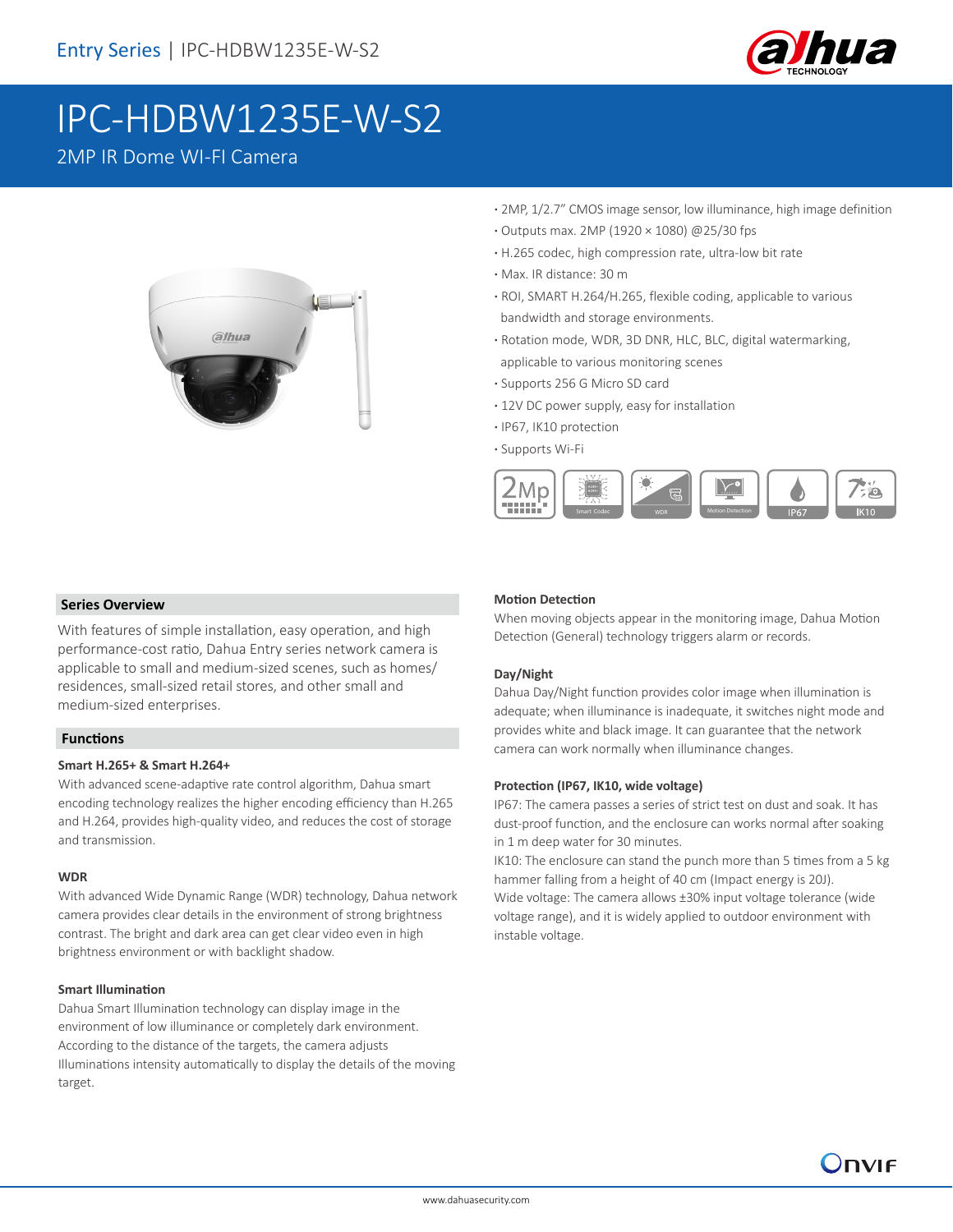## Entry Series | IPC-HDBW1235E-W-S2

## **Technical Specification**

| Camera                          |                   |                                                                                                                                                                                                           |                     |                                |                                         |
|---------------------------------|-------------------|-----------------------------------------------------------------------------------------------------------------------------------------------------------------------------------------------------------|---------------------|--------------------------------|-----------------------------------------|
| Image Sensor                    |                   | 1/2.7"2Megapixel progressive CMOS                                                                                                                                                                         |                     |                                |                                         |
| Max. Resolution                 |                   | 1920 (H) × 1080 (V)                                                                                                                                                                                       |                     |                                |                                         |
| <b>ROM</b>                      |                   | 128 MB                                                                                                                                                                                                    |                     |                                |                                         |
| <b>RAM</b>                      |                   | 128 MB                                                                                                                                                                                                    |                     |                                |                                         |
| <b>Scanning System</b>          |                   | Progressive                                                                                                                                                                                               |                     |                                |                                         |
| <b>Electronic Shutter Speed</b> |                   | Auto/Manual 1/3 s-1/100,000 s                                                                                                                                                                             |                     |                                |                                         |
| Min. Illumination               |                   | Manual 1/30 s<br>1.9231 Lux @F2.0 (Color, 80 IRE); 1.0843 Lux @F2.0<br>(W/B, 80 IRE); 0 Lux (IR on)<br>Manual 1/3 s<br>0.1970 Lux @F2.0 (Color, 80 IRE); 0.1168 Lux @F2.0<br>(W/B, 80 IRE); 0 Lux (IR on) |                     |                                |                                         |
| S/N Ratio                       |                   | >49.85 dB                                                                                                                                                                                                 |                     |                                |                                         |
| <b>Illumination Distance</b>    |                   | 30 m (98.4 ft)                                                                                                                                                                                            |                     |                                |                                         |
| Illuminator On/Off Control      |                   | Auto                                                                                                                                                                                                      |                     |                                |                                         |
| <b>Illuminator Number</b>       |                   | 18 (IR LED)                                                                                                                                                                                               |                     |                                |                                         |
| Pan/Tilt/Rotation Range         |                   | Pan: 0°-360°<br>Tilt: $0^\circ - 90^\circ$<br>Rotation: 0°-355°                                                                                                                                           |                     |                                |                                         |
| Lens                            |                   |                                                                                                                                                                                                           |                     |                                |                                         |
| Lens Type                       |                   | Fixed-focal                                                                                                                                                                                               |                     |                                |                                         |
| Mount Type                      |                   | M12                                                                                                                                                                                                       |                     |                                |                                         |
| Focal Length                    |                   | $2.8$ mm<br>3.6 mm                                                                                                                                                                                        |                     |                                |                                         |
| Max. Aperture                   |                   | F2.0                                                                                                                                                                                                      |                     |                                |                                         |
| Field of View                   |                   | $2.8$ mm:<br>Horizontal: 113°<br>Vertical: 58°<br>Diagonal: 135°<br>$3.6$ mm:<br>Horizontal: 93°<br>Vertical: 48°<br>Diagonal: 114°                                                                       |                     |                                |                                         |
| Iris Type                       |                   | Fixed                                                                                                                                                                                                     |                     |                                |                                         |
| Close Focus Distance            |                   | 2.8 mm: $0.5$ m $(1.6$ ft)<br>3.6 mm: 0.7 m (2.3 ft)                                                                                                                                                      |                     |                                |                                         |
| <b>DORI Distance</b>            | Lens              | Detect                                                                                                                                                                                                    | Observe             | Recognize                      | Identify                                |
|                                 | 2.8 <sub>mm</sub> | 37.3 m<br>$(122.4 \text{ ft})$                                                                                                                                                                            | 14.9 m<br>(48.9 ft) | 7.5 <sub>m</sub><br>(24.6 ft)  | 3.7 <sub>m</sub><br>$(12.1 \text{ ft})$ |
|                                 | 3.6 <sub>mm</sub> | 51.1 m<br>$(167.7 \text{ ft})$                                                                                                                                                                            | 20.4 m<br>(66.9 ft) | 10.2 <sub>m</sub><br>(33.5 ft) | 5.1 m<br>(16.7 ft)                      |
| Video                           |                   |                                                                                                                                                                                                           |                     |                                |                                         |
| Video Compression               |                   | H.265; H.264; H.264H; H.264B; MJPEG                                                                                                                                                                       |                     |                                |                                         |
| <b>Smart Codec</b>              |                   | H.264: Yes<br>H.265: Yes                                                                                                                                                                                  |                     |                                |                                         |
| Video Frame Rate                |                   | 50 Hz<br>Main stream (1920 × 1080 @25 fps), sub stream (640 ×<br>480 @25 fps)<br>60 Hz<br>Main stream (1920 × 1080 @30 fps), sub stream (640 ×<br>480 @30 fps)                                            |                     |                                |                                         |

Stream Capability 2 streams

| Resolution               | 1080p (1920 × 1080); 1.3M (1280 × 960); 720P (1280 ×<br>720); VGA (640 × 480); QVGA (320 × 240)                                                                                                  |
|--------------------------|--------------------------------------------------------------------------------------------------------------------------------------------------------------------------------------------------|
| Bit Rate Control         | CBR/VBR                                                                                                                                                                                          |
| Video Bit Rate           | H.264: 24 kbps-8192 kbps<br>H.265: 9 kbps-5632 kbps                                                                                                                                              |
| Day/Night                | Auto (ICR)/Color/B/W                                                                                                                                                                             |
| BLC                      | Yes                                                                                                                                                                                              |
| HLC                      | Yes                                                                                                                                                                                              |
| <b>WDR</b>               | <b>DWDR</b>                                                                                                                                                                                      |
| White Balance            | Auto/natural/street lamp/outdoor/manual/regional<br>custom                                                                                                                                       |
| Gain Control             | Auto/Manual                                                                                                                                                                                      |
| Noise Reduction          | 3D DNR                                                                                                                                                                                           |
| <b>Motion Detection</b>  | OFF/ON (4 areas, rectangular)                                                                                                                                                                    |
| Region of Interest (RoI) | Yes (4 areas)                                                                                                                                                                                    |
| Smart Illumination       | Yes                                                                                                                                                                                              |
| Image Rotation           | 0°/90°/180°/270° (Support 90°/270° with all resolution)                                                                                                                                          |
| Mirror                   | Yes                                                                                                                                                                                              |
| Privacy Masking          | 4 areas                                                                                                                                                                                          |
| Alarm                    |                                                                                                                                                                                                  |
| Alarm Event              | No SD card; SD card full; SD card error; network<br>disconnection; IP conflict; illegal access; voltage<br>detection; motion detection; video tampering                                          |
| Network                  |                                                                                                                                                                                                  |
| Network                  | RJ-45 (10/100 Base-T)                                                                                                                                                                            |
| Wi-Fi                    | Yes                                                                                                                                                                                              |
| SDK and API              | Yes                                                                                                                                                                                              |
| Protocol                 | HTTP; TCP; ARP; RTSP; RTP; UDP; RTCP; SMTP; FTP;<br>DHCP; DNS; IPv4/v6; QoS; NTP                                                                                                                 |
| Interoperability         | ONVIF (Profile T/Profile S/Profile G); CGI; DMSS                                                                                                                                                 |
| User/Host                | 20 (Total bandwidth: 20 M)                                                                                                                                                                       |
| Storage                  | FTP; SFTP; Micro SD card (256 G); NAS                                                                                                                                                            |
| Browser                  | IE: IE9, IE11 and later<br>Chrome: 39.0.2171.95, and later version without plug-in<br>(62.0.3202.94)<br>Firefox: 43.0.1 and later version without plug-in (69.0.3)                               |
| Management Software      | <b>DMSS</b>                                                                                                                                                                                      |
| Mobile Phone             | IOS; Android                                                                                                                                                                                     |
| Certification            |                                                                                                                                                                                                  |
| Certification            | CE-LVD: EN62368-1<br>CE-EMC: Electromagnetic Compatibility Directive<br>2014/30/EU<br>CE-RED: Radio Equipment Directive 2014/53/EU<br>FCC: 47 CFR FCC Part 15, Subpart B<br>FCC ID: FCC PART 15C |
| Power                    |                                                                                                                                                                                                  |
| Power Supply             | 12V DC                                                                                                                                                                                           |
| Power Consumption        | Max 4.7W (12V DC) (IR full intensity)                                                                                                                                                            |